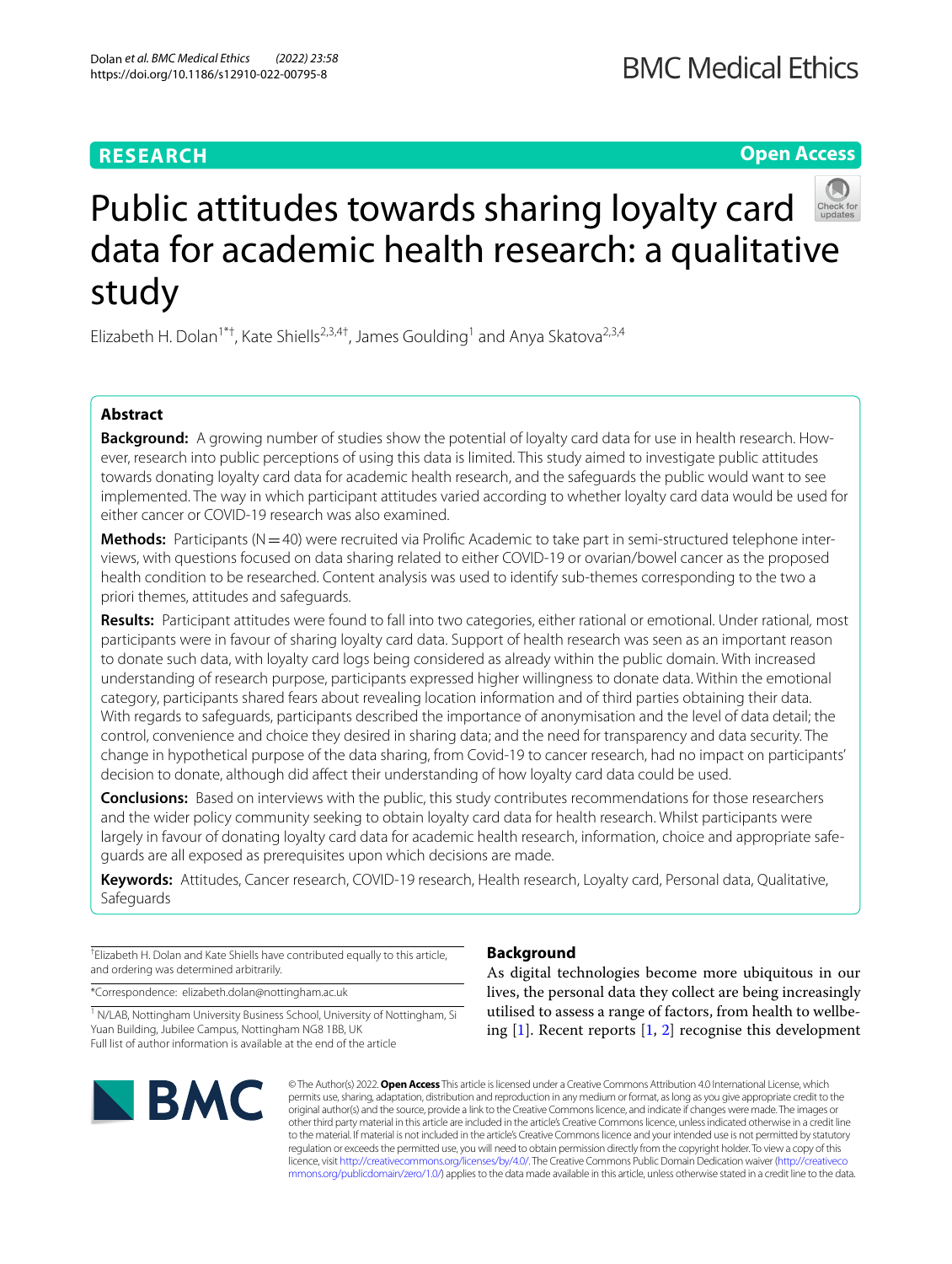and discuss how the defnition of 'health data' may need to diversify, with individuals' health now being inferable from digital data produced via technologies such as wearables, smartphone apps, as well as data sources such as shopping data or phone records. Reports highlight the importance of individual agency in this area, and question what opportunities there are to aid people in participating and infuencing the structures that govern health and data. This study acknowledges the value of involving the public in the development of an ethical framework for donating loyalty card data for research and examines its acceptability and the importance that the public attaches to individual agency when sharing this form of data.

Loyalty cards were widely introduced by stores as both a marketing tool and a means for retailers to encourage customer fdelity by rewarding an individual with benefts [\[3](#page-8-2)]. Loyalty card data now represents one of the oldest types of personal digital data, capturing information on the food and products purchased nationwide for over a quarter of a century. Information collected includes item type, spending category, item price, timestamp, and store location. Currently, there is very limited research on using loyalty card data to assess individual and population health. However, a selection of studies shows the potential of loyalty card data for health research [\[4](#page-8-3)[–11](#page-9-0)]. Davies et al. [\[5](#page-8-4)] used loyalty card data to show a positive correlation between changes in air quality and purchases of cough and cold medication, hay-fever, and pain relief using data of 10 million customers from a major UK supermarket. Dzogang et al. [\[6](#page-8-5)] leveraged loyalty card data to evidence the relationship between over-the-counter medication sales and seasonal indicators of mental health across the UK. Using loyalty cards data from 1.6 million customers combined with GP open practice prescription data, Aiello et al. [\[7](#page-8-6)] found positive correlations between both calorie consumption and consumption of carbohydrates, fat and sugar with hypertension, cholesterol and diabetes, whilst nutrient diversity was associated with lower prevalence of disease. These studies aggregated customer transactions to geographical areas, but did not take account of purchasing patterns at the level of individual customers, risking 'ecological fallacies' being inferred when results are interpreted. In contrast, Jenneson et al.'s recent study of data from 50,000 loyalty cards [[8\]](#page-8-7) linked transactions to pseudonymised customer IDs. On investigating purchasing patterns of fruit and vegetables for individual customers, they discovered associations between lower purchasing of fruit and vegetables and lower age ranges, affluence, and monthly spending. All of these studies emphasise the potential for loyalty card data to offer new information on population purchasing and its links to population health. However, the limits of such research are often dependent on how such loyalty card data are accessed, the level of detail shared and the types of health data that can be linked to loyalty cards, either on a regional or individual basis.

Public acceptability is also key to repurposing loyalty card data for health research. Previous studies have demonstrated public antipathy towards health data and partnerships with commercial companies  $[12-15]$  $[12-15]$  $[12-15]$ . However, giving commercial data to not-for-proft organisations to conduct health research reverses the direction of data flow often seen in traditional private and public sector healthcare partnerships. Historically, such partnerships increase private sector access to public sector health data  $[14]$  $[14]$ . The opposite is true for the sharing of loyalty card data for health research, where it is the public sector that benefts from access gains. Yet the opportunity for the public to understand re-purposing of loyalty card data for health research is a more complex one, with the concept relying on an unconventional public–private sector partnership that raises additional red fags in individuals' perception of such linkages—even though data is moving from private to public sector, rather than the other way around.

Studies into the public acceptability of sharing data for health research, and further linking this data with health outcomes and other health-relevant data, have established that whether or not data has been used on its own or linked to other datasets, the public expects safeguards to be in place to ensure appropriate data security, and desired levels of anonymisation of their data in order to address fears about privacy for both quantitative and qualitative data [\[12](#page-9-1), [16](#page-9-4)[–19\]](#page-9-5). Context of the use case and the specifc data type is key in determining an individual's willingness to share personal digital data [[12,](#page-9-1) [20](#page-9-6)[–23](#page-9-7)]. Previous studies have focused on mobile phone and app data [\[20](#page-9-6)[–23\]](#page-9-7), emphasising the need to specify the data type being shared when gathering public opinion. For example, location data was often viewed as more sensitive than other types of information [\[20](#page-9-6)[–23\]](#page-9-7). Further, Jones et al. [\[13](#page-9-8)] explored public attitudes towards using mobile phone call records for health research and found participants had concerns that their data could be misused and even sold to employers or insurers. In terms of research on loyalty card data, Skatova and Goulding [[24](#page-9-9)] showed that over a half of a large survey sample were willing to donate their data for health research. They demonstrated that the likelihood to donate was increased when the intention to donate was motivated by social duty, and by understanding the purpose of donating data.

Further research has examined the public acceptability of linking loyalty card data with health records for research. Tully et al. [[12](#page-9-1)] used survey data across two countries to conclude that caution is needed when linking data from the commercial sector to health, with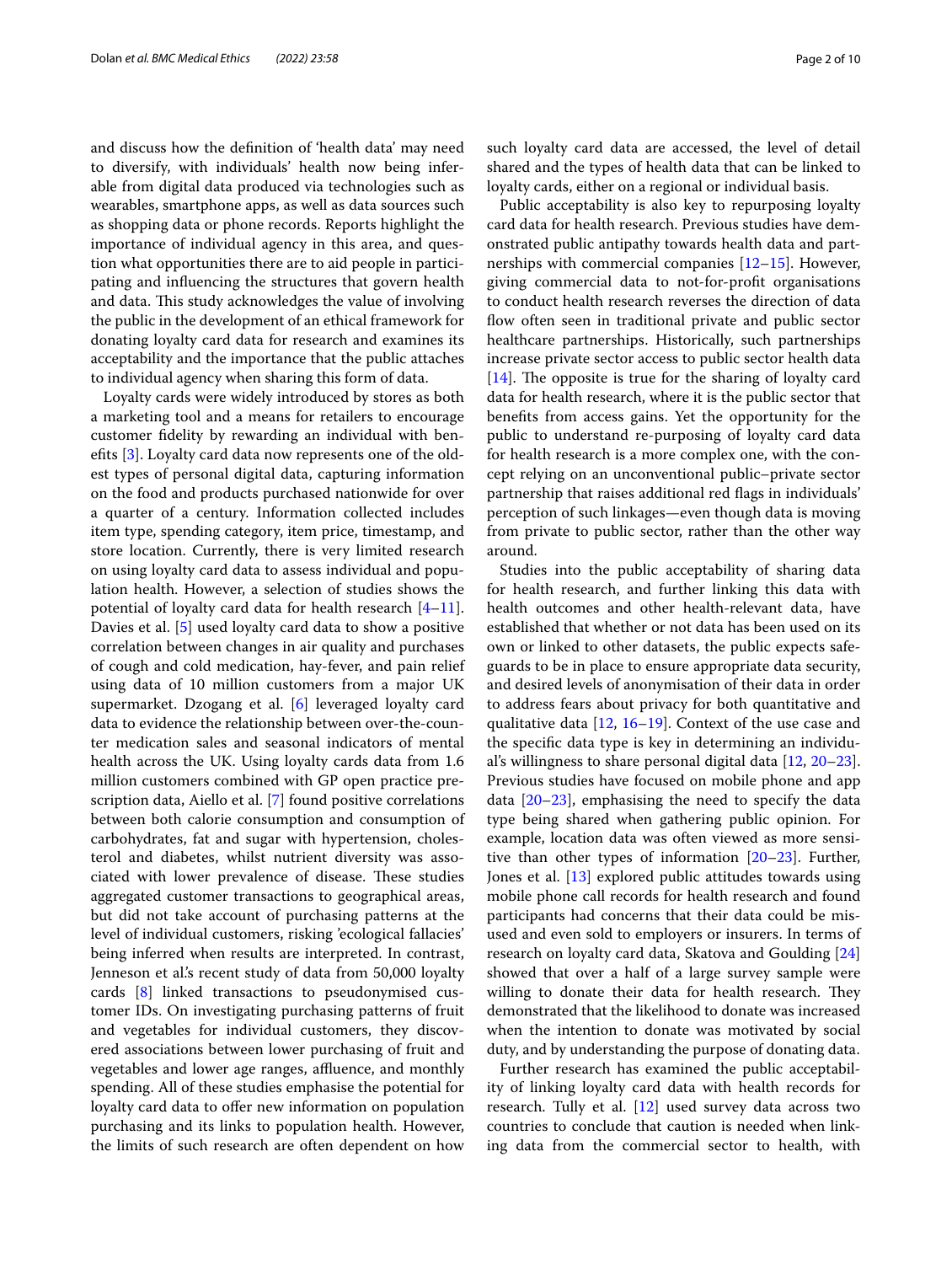participants preferring the linkage of health records to private sector records least from all options. They concluded that greater understanding of public preferences is necessitated before this type of data linkage takes place, especially with involvement of the private sector in health already known to be controversial. Clarke et al. [[25\]](#page-9-10) asked those who said "no"/"not sure" to the linkage of shopping records to health data about what might change their mind. Natural language processing was used to analyse free text responses, producing a themed analysis based on the number of occurrences of words, phrases, and topics. Nine themes were identifed, and from these themes key barriers to sharing loyalty card data isolated, including: data security, privacy, inaccuracy of data, not understanding purpose, and simply not using loyalty cards. Although Clarke's methodology allowed for efficient analysis of large-scale free text response data, it may not have identifed all nuances within the natural language responses provided, and captured all intended meanings from participants.

In a qualitative study, Skatova et al. [[26](#page-9-11)] investigated attitudes to direct linkage of loyalty card data into a data bank of a longitudinal study with participants of the Avon Longitudinal Study of Parents and Children through semi-structured focus groups. Similar to previous fndings [[24](#page-9-9), [25\]](#page-9-10) they found that a key factor afecting willingness to share the data was understanding the purpose for which loyalty card data would be used in health research. They observed that attitudes towards donating data evolved throughout the timeline of the focus groups, and as the proposed usage and benefts became clearer, willingness increased commensurate with a desire to cure disease and help society. They also found that the need for safeguards was important in the use of their data, with, participants emphasizing concerns about identification when data of higher granularity is shared. This was accompanied with concern about potential for data misuse, and a desire from participants to maintain both a level of control over their data and assurance that data would be used only for not-for-proft purposes.

While commercial use of the data shared for health research was never assumed or discussed in the study's focus groups, with the facilitator clearly stating that discussion was limited to use of the data for public good, the narrative of whether shared data might be used for profit remained present in conversations. This highlights the need to understand both fears and expectations the public has about personal data being repurposed for research, and the levels of detail and granularity of shopping history data that are deemed acceptable and appropriate for researchers to access. Public acceptability is also likely to alter according to the proposed health condition under investigation, and their current relevance, with those conditions more current in individuals' minds (e.g., COVID-19) being more likely to be viewed as acceptable research focuses. However, there has been no published investigation into whether people have preferences for diferent kinds of health research that their loyalty card data would be used for, and whether a project on one or the other health condition can be more enticing for individuals to donate their data. Previous studies do suggest that a diference in the public's willingness to share other types of digital footprint data is dependent on the health condition being investigated. Franklin et al. [[22\]](#page-9-12), from a survey of cancer patients, found that 34% of participants were willing to share mobile application data for health research, whereas willingness to share mobile application data in order to address mental health rose to 68% [[20\]](#page-9-6). In another study, individuals were interviewed both before and after the COVID-19 pandemic started in 2020, fnding that 77% of those who were previously not willing to share their digital data for use in public health had changed their mind, additionally stating that they also intended to download a COVID-19 specifc contact tracking app [\[27\]](#page-9-13).

While studies indicate an apparent willingness to donate loyalty card data in general, consent appears dependent on an understanding of the concept of data donation itself, the level of data safeguards in place, and the level of transparency in the direction of data flow, from private to public. The level of safeguards, however, that are expected by the public for loyalty card data for use in health research is still unclear and could change depending on their level of understanding and attitudes towards this research type. Similarly, the type of health conditions to be investigated using personal data could also afect public opinion; diferences may occur, for example, when data shared for chronic disease compared to infectious diseases. Therefore, this study had the following three overarching aims—to assess: (1) What are the most widely held public attitudes towards donating loyalty card data for academic public health research? (2) Which safeguards would the public want to see implemented in order to donate their loyalty card data for health research? (3) How do participant attitudes vary according to whether loyalty card data would be used for cancer or COVID-19 research?

## **Methods**

#### **Study design**

To address these goals, semi-structured qualitative telephone interviews were conducted to gauge public opinion on attitudes to donating loyalty card data for research. Interviews began with a brief icebreaker exercise, where participants were asked to refect on any sensitivities they attached to personal data and the implications of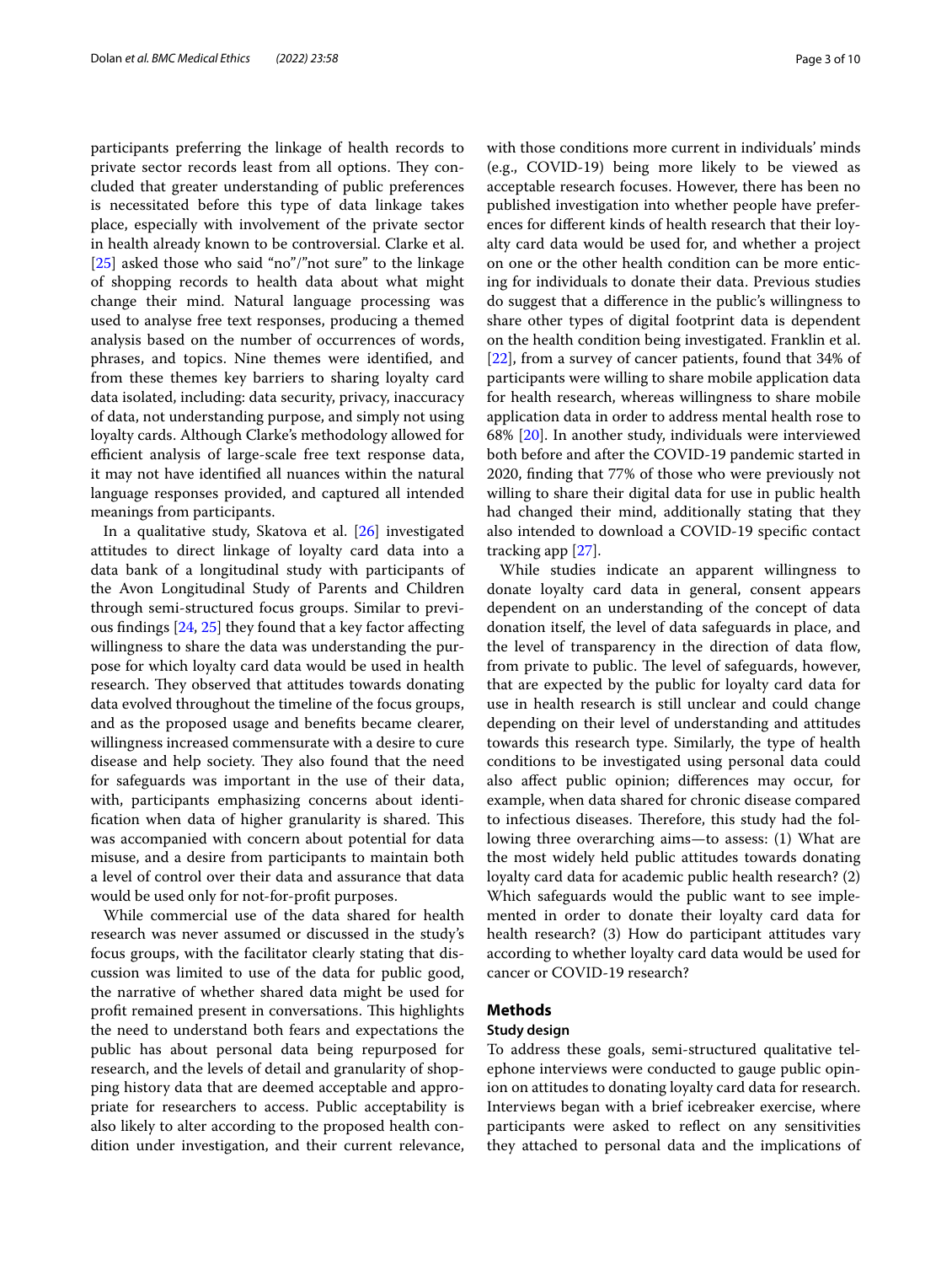donating this data for research. Remaining interview questions were framed around donating loyalty card data. Half of participants were asked about donating loyalty card data specifically for COVID-19 research  $(N=20)$ (interviews conducted by author KS), and half for ovarian and bowel cancer research  $(N=20)$  (interviews conducted by author ED). Participants were also asked about their views on donating loyalty card data for health research in general. The interview guide was divided into questions on the following three themes: understanding, control, and trust. These three themes were found to play an important role in previous research with longitudinal cohort participants  $[26]$  $[26]$ . The full interview guide can be found in Additional fle [1:](#page-8-8) Appendix S1.

## **Participants, recruitment strategy and compensation**

Participants were recruited through Prolifc Academic [[28\]](#page-9-14). Full information about the study, along with the informed consent form and demographic questions, were delivered via Qualtrics [\[29\]](#page-9-15). Participants then registered their availability for the telephone interview. Recruitment was only restricted to those based in the United Kingdom, aged 18 or over. After completing 30 interviews, maximum variation sampling was then used in order to increase the diversity of the sample and the generalisability of the results. As the majority of participants from the frst round of recruitment were under 40 years of age, recruitment of the fnal ten participants was limited to those over 40 years of age. The final sample included 55% Female, 60% under 40 with majority of individuals—60%—having at least an undergraduate degree. Participants 101–120 answered questions in regard to COVID-19, and participants 121–140 answered questions in relation to ovarian and/or bowel cancer (female participants were asked about both types of cancer, and male participants about bowel cancer). The groups were assigned randomly yet remained broadly comparable, with those questioned about COVID-19 having an average age of 33 and being 60% female, and those questioned about cancer having an average age of 36 and being 50% female. Participant characteristics can be found in Addi-tional file [2](#page-8-9): Appendix S2, Table S1. The duration of interviews was approximately 20 to 30 min, and interviews were recorded using a voice recorder. After completing the interview, participants were reimbursed £10 via Prolifc Academic.

## **Data analysis**

Interviews were transcribed verbatim using a universityapproved transcription service. Transcriptions and analytical notes taken during the interview were imported into NVivo version 11. Directed content analysis [[30\]](#page-9-16) was used to sort quotes into two a priori themes relating to the overarching aims of this study: attitudes and safeguards. Researchers then identifed sub-themes corresponding to these two a priori themes using the conventional content analysis approach. Authors KS and ED carried out the coding process independently. ED coded all 40 interviews and KS coded 10 percent randomly selected to compare and confrm fndings. Both authors concluded that data saturation was met with identifed themes recurring throughout the 40 interviews and no additional concepts gathered from later interviews.

## **Results**

The attitudes and safeguards expressed by participants are summarised thematically below. With regards to differences in attitudes according to the proposed type of health condition for which the data would be used, the change in research topic discussed in the interview from COVID-19 to ovarian cancer and/or bowel cancer, made no diference to the rate of participants happy to donate loyalty card to a data donation bank; an equal number of participants (15 out of 20 in each condition) would be happy to give their data to a databank which would allow researchers to securely leverage that loyalty card data for diferent types of health research as and when it was required. However, there were diferences depending on diseases that were discussed in terms of participants' understanding, and willingness to donate diferent data types. These are reported below. There was a small difference in preference for sharing health status alongside loyalty card data, where rates were higher for ovarian and/or bowel cancer compared to COVID-19 condition: 17 out of 20; 15 out of 20, respectively.

Two sub-themes were identifed in relation to the a priori theme "Attitudes" and were labelled as (1) rational response, and (2) emotional response. We defne rational response as based on the assessment of available information and understanding, while emotional response refects 'gut' feelings and instinctive thoughts. In terms of the a priori theme "Safeguards", we defned three subthemes, which were labelled as (1) anonymisation/the level of data detail; (2) control, convenience and choice in sharing data; (3) transparency and data security. The frequency of participant responses can be found in Additional fle [3:](#page-8-10) Appendix 3, Table S2. We discuss each theme in turn below.

## **Attitudes**

We asked participants in two subtly diferent ways whether they would donate their data, and their responses were consistent. First, participants were asked if they would donate their shopping data to health research in general, and second if they would donate their shopping data to a databank where researchers would use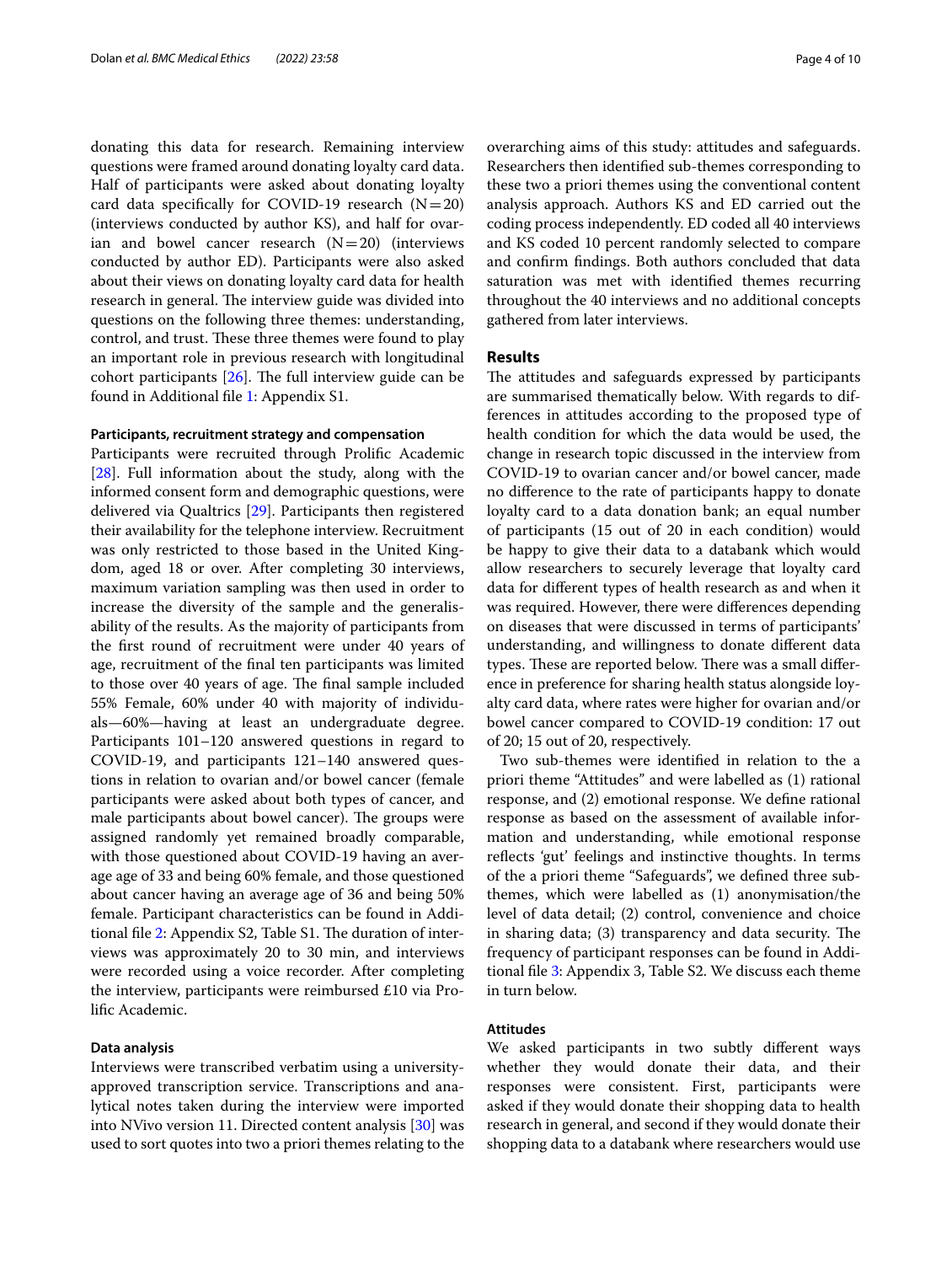the data for various specifc health research projects. In both cases, a majority of participants (34 out of 40) were happy to donate data. For most participants there were no health research types they would not want their loyalty card data donated to. Participants were informed about loyalty card data types which could be shared: spending category, item price, timestamp, and location. The majority were willing to share all these data types (28) out of 40). The discussions that these responses evoked were both rational and emotive.

## *Rational response*

There were three main reasons why participants were willing to donate their loyalty card data. First, participants would donate because they conferred importance to health research, because donating their data was both benefcial and helpful to society. Participants generally wanted to help by donating their data and felt if it was helping society or would "*make people well*", they would be happy to do so (P123, similar in P116).

A second cluster of reasoning behind donating shopping data was whether they considered shopping data private. Those who did not consider the data private did not mind sharing it. The majority of participants were less concerned about donating loyalty card data than other forms of personal data, often stating they were "not bothered" about loyalty card data being shared and displaying attitudes of indiference: *"I'm happy to share everything and once it's out there, it's out there.*" (P102). This lack of concern was attributed by some participants to the fact that this information was public already as they were visibly purchasing in shops, and the retailer already had their loyalty card data. For example, P104 stated that: *"It doesn't really bother me if people see that, especially if it's used for research purposes […] I wouldn't consider it personal. I mean, you're in a public place anyway."*

However, there was a small number of participants  $(N=2)$  who both considered shopping data private and gave negative responses to donating the data to medical research. They were sceptical about whether the data could be kept secure if it's being used for research (P112) as well as not understanding how the data could be helpful for research (P103).

Several participants (13 out of 40, 10 of those in the COVID-19 condition) were initially confused over how donating loyalty card data could be useful in medical research: e.g.: "*I think like if someone gets in contact with someone that had COVID maybe[…] oh I'm not sure how they would track it if they don't have the person's address or their personal information." (P110).* In the bowel cancer condition initial understanding was much higher (17 out of 20).

After a short explanation, or participants themselves refecting on the topic, most individuals developed a sound understanding of the concept of using loyalty cards data for medical research, for example to understand *"the relation between the products being bought, […] and the factors that are observed in COVID-19 patients." (P112).* Further, the majority of participants in both conditions (24 out of 40) recognised the potential of loyalty card data to investigate disease causation through diet. For example, P137 said that: *"[…]they [researchers] would be categorising a variety of products that would be, I don't know, a, b, c, d in terms of contributing towards bowel cancer. Um, being able to match those kind of things it would give them trends […] are people […] more likely to be, you know, susceptible to bowel cancer because they're buying products x, y and z?".*

This understanding increased throughout the duration of the interviews, and participants began to envisage the concept: *"it's a great idea […] everybody should be doing it." (P113)*. They talked about methods of collecting these data that can work best for the researchers, and interventions the research could lead to. Gaining an understanding of the potential of shopping data in health research throughout the interview helped most participants to form a positive attitude towards donating these data to medical research. Once the uncertainty of how their loyalty card data would be used in health research had been addressed, participants actively wanted loyalty card data to be used for medical research with the concept seen as benefcial:*"[…]these big datasets which our society has created could – can be a real force of good.." (P140).*

## *Emotional response*

Even though the majority of participants would be willing to donate their loyalty card data, fears about data sharing were still disclosed. Some participants would donate but were cautious or reserved about donating, dependent on the circumstances: *"[…]it's good, […] I'm okay for donating it but I'm not sure how it may be used, […] it depends on who, who the data is passed on, so which organisation is using my data and how it is using it." (P134).*

Over a third of participants (14 out of 40) were worried about donated loyalty card data being obtained by a third party. Most of these participants feared that it would be used by private companies to market and advertise products to them, even though such a possibility was never mentioned or implied. There was a distrust of the motives of private companies, and a belief that proftability would take precedence over the welfare of participants: *"So, fears I guess would just be that data kind of being breached and that privacy being breached and being used for things that aren't benefcial […] just for kind of like advertising or – like algorithms that kind of promote*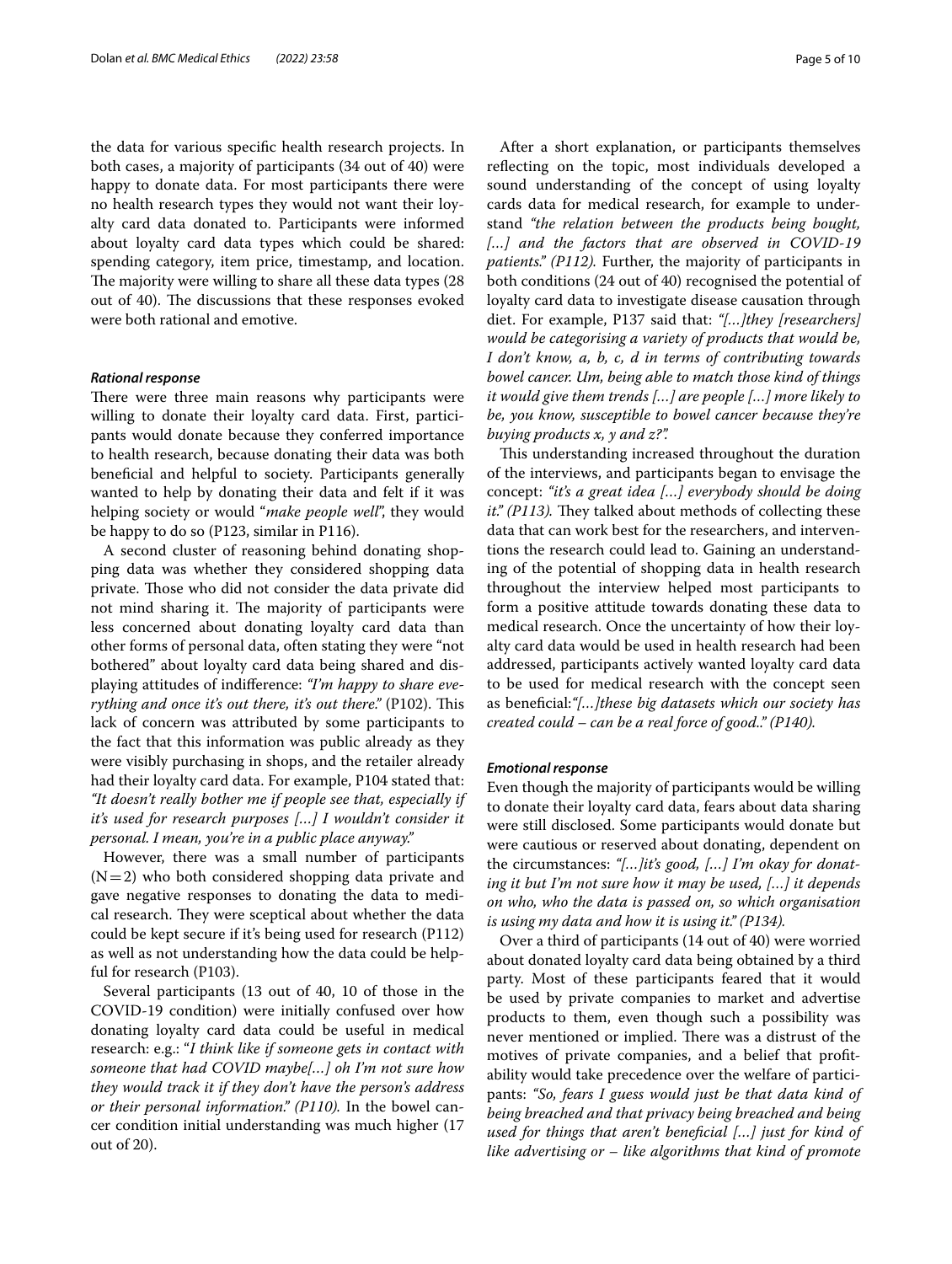## *certain products to you that are actually detrimental […] people's data just being like sold – er – to loads of diferent companies."(P138).*

There was further sensitivity amongst participants about sharing location data. A number of participants indicated they would not donate data with associated location information (10 out 40). Participants frequently mentioned their "address" when asked which personal data was the most sensitive. Participants were informed that loyalty card location data would not necessarily correspond to their address but rather a store location or geographical region. Nonetheless, location data was often negatively associated with surveillance, with concerns being more identifable in those participants answering questions about COVID-19. Participants questioned why this data type was needed: *"[…]except location, because, that's just getting too much […] you can determine exactly my pattern of movement around London […] a little bit much for just health research." (P117).* Those whose interview included questions about COVID-19, frequently proposed loyalty card data could be used to track individuals' movements when asked how it could be useful for health research. In response to the same question, in interviews where the specifc research topic had been cancer, no participants mentioned using location data in this manner. However, the fact that a participant voiced concern that location data could be used to track movements did not translate to a decreased willingness to share such data; the majority interviewed in the COVID-19 scenario responded positively to donating location data (19 out of 20). In comparison, nearly half of participants (9 out of 20) interviewed about cancer were not prepared to share location.

Despite expressing potential fears, most participants indicated a high level of trust in researchers, although some stated that the level of trust they could confer would be dependent on who the researcher was. Only one participant answered they would not trust researchers at all. Participants often contextualized the higher trust they had in researchers by comparing them to private companies in whom they had less faith: "*I would trust university researchers more than private researchers" (P109).* In particular, they referred to the high standards universities maintained across either ethics, working towards good causes, or data policies.

## **Safeguards**

While the majority were positive about data donation, even those who were positive mentioned some caveats in the sharing of their data, with the importance of the following items being common: data anonymisation; data security; and a transparent choice as to what their data was used for. We discuss these three issues related to safeguarding the use of loyalty cards data in turn below.

#### *Anonymisation and the level of data detail*

Participants' statements on their happiness to share loyalty card data often came with a stipulation that their information was kept safe and secure. However, the main caveat given was that the information could not be used to identify them. The main concern of participants was their name being shared, and a higher level of detail of information was associated with a higher chance of being identified. These concerns fit with participant fears expressed across the theme of emotional response, and apprehension of third parties obtaining their data and/ or being located and tracked: *"[…]happy to share all of it, I don't think that's really that sensitive, […] as long as it wasn't linked to my name." (P124).*

A small number of participants (3 out of 40) mentioned not wanting to share shopping data specifcally related to their children: "*I wouldn't be happy with my children's data being used" (P101).* However, a small number (2 out of 40) were also happy with this category of data being shared if it was anonymised and could see potential benefts: *"if information is found … children at school should be educated on diet and nutrition" (P119).*

A majority of participants were willing to share their health status, alongside donating their loyalty card data, in order to help researchers investigate specifc diseases. Participants appeared to be more comfortable sharing their health status compared to their medical records as a lower level of detail was needed, providing the participant with a higher level of control over what was shared: *"If I could just tick a box, for example, I had a certain condition I'd be okay with that." (p136).*

A number of participants (17 out of 40) named medical data as more sensitive than other types of personal data, but they still stated they were willing to share this data for research. In contrast to medical data, sharing loyalty card data was frequently viewed as sharing data already in the public domain. Subject to appropriate anonymisation, a large proportion of participants (27 out of 40) were willing to share any data from their shopping regardless of the types of products they bought: *"[…] because if it's anonymised, gathering data about what people are purchasing from a supermarket, I personally wouldn't fnd that intrusive." (P128).*

## *Control and convenience in sharing data*

There was no consensus on the control mechanisms and processes for sharing loyalty card data and a few issues were discussed. A majority of participants (24 out of 40) wanted the retailer to take care of donating their data rather than having to donate it directly to the researcher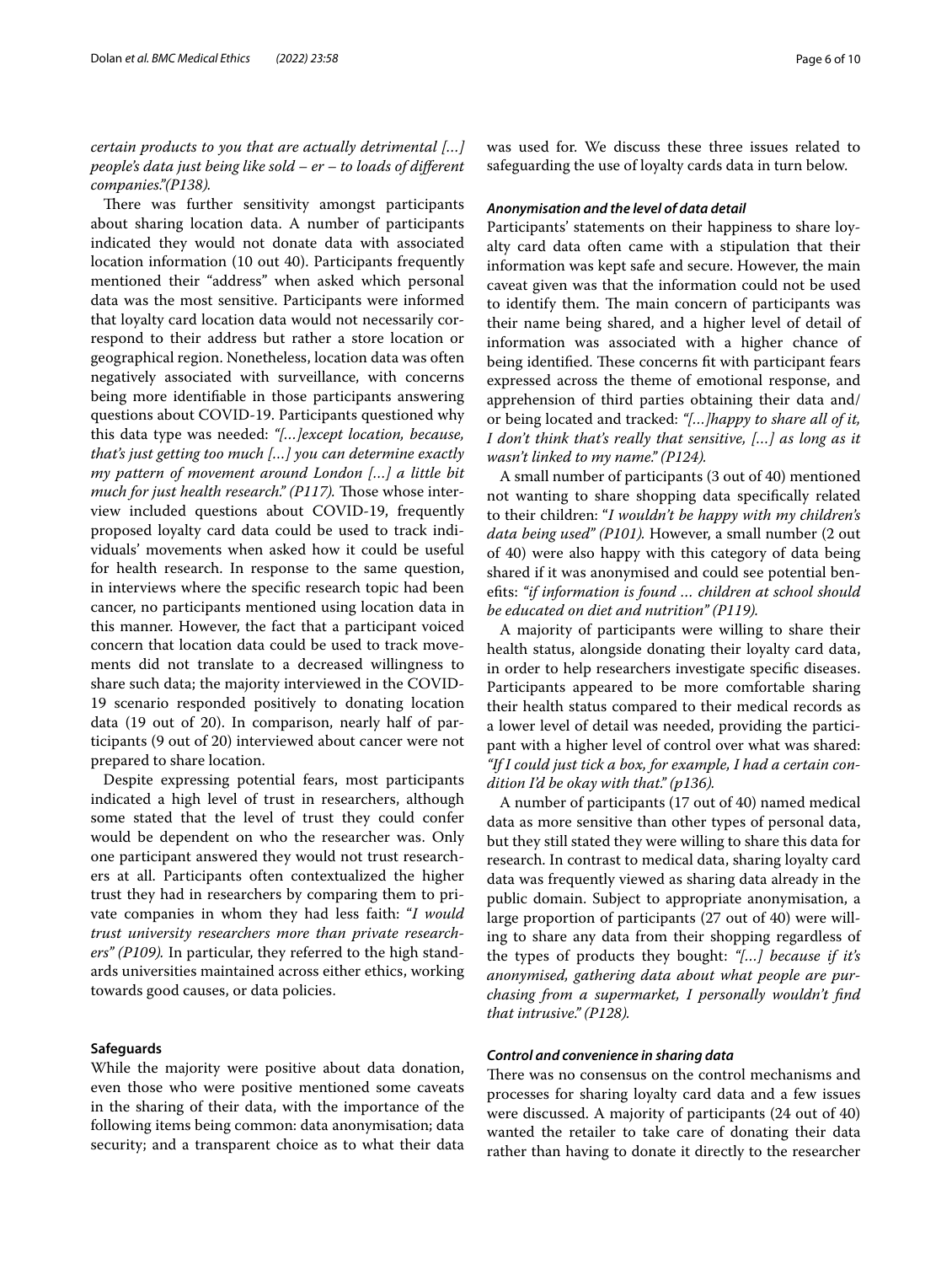themselves. However, exactly half of participants wanted to be able to have control over which information they wanted to remove from the shopping data before donating it for research. Over half of participants preferred consenting to sharing already collected data, yet almost half would consent to share the data that would be collected about their shopping in the future, too. Despite no consensus on these controls a distinctive theme on convenience emerged from the answers. Participants stated they wanted to donate but were unlikely to do so if the process was not quick and easy. Participants often labelled themselves as lazy and forgetful, or weighed up convenience versus control: *"If it was just all done for me that would be my preference." (P133).*

#### *Transparency, choice and data security*

The minority of participants (9 out of 40) did not want to donate to all medical research in general and they preferred to have a choice as to specifc application domains. However, there was no consistency as to the types of health research that were inadmissible; only mental health was mentioned by two participants as a particularly sensitive domain. Participants were almost divided equally over whether they attached importance to "choosing" the types of health research their data would be used for: 21 participants did not require a choice at all if it was for the public good, while 18 participants stated that making a choice as to application area was important to their data donation decision. For such participants, transparency about what research they are donating their data for was of value.

Interestingly, even though participants stated they sought an explicit choice, almost half of participants that attached an importance to having such a choice also said there were no health research types they would not donate to. These participants wanted the choice to choose from any domain: *"I'm not overly concerned about where it ends up, or rather, which health sector specifcally have it. I would like to maintain the choice [as an option]." (P118).* Corresponding with the theme of transparency, even when participants did not attach an importance to having a choice, it still remained crucial for them to be informed of what the data would be used for.

Finally, transparency was the top requirement given by participants if the public was to be encouraged to trust researchers with their loyalty card data, and was referred to throughout the interview process by participants. Participants wanted it to be clear not only what their loyalty card data was going to be used for, but who would have access to it. Again, participants who desired safeguards were motivated by fears aligned to the emotional response theme. One participant suggested direct interactions would encourage data donation: *"[…]build trust*  *by having conversations with – with people […] make it clear that the university has expectations of its staf and its researchers". (P140).* While participants referred positively to the high standards universities kept for ethics, working for a good cause or data policies, a quarter of participants still wanted additional reassurances that data would be kept safe and secure.

## **Discussion**

This study aimed to investigate public attitudes towards sharing loyalty card data for health research with an emphasis on comparing COVID-19 and cancer as the proposed health conditions to be researched, and the safeguards that the public believe should be in place in order for data sharing to occur. The following section synthesises results of the study into recommendations for researchers and the wider policy community seeking to utilise loyalty card data within health research.

## **Recommendation 1: Raise awareness of the value of loyalty card data for health research**

As envisaged, providing commercially collected data to not-for-profit researchers proved to be a novel concept for many participants interviewed in the study, a finding reflective of previous studies that have explored public opinion on sharing novel types of personal data [[25](#page-9-10), [26\]](#page-9-11). Nonetheless, with increased understanding of the usage of this data, participants expressed positive opinions towards donating their loyalty card data for health research. Such affirmations were linked with the way in which loyalty card data were already considered to be in the public domain, and the high level of trust participants placed in universities. Furthermore, willingness to share this data was also linked with prosocial behaviour and the desire to benefit others. Social duty was also found by Skatova and Goulding [[24\]](#page-9-9) to be the strongest predictor of whether an individual will choose to donate personal data. However, some participants in the current study expressed potential hesitancy towards sharing data, out of concern for where the data could end up. Likewise, Jones et al. [\[13\]](#page-9-8) and Skatova et al. [\[26\]](#page-9-11) found that individuals were concerned that their loyalty card data could be passed on to third parties for profit. Researchers need to ensure that members of the public have an understanding of the ways in which this data can be used for health research, and specifically raise awareness about the value of this type of personal data for improving health outcomes in the general population. Researchers should also consider providing clear examples of how loyalty card data can be used for the specific health condition in question, as in this study it was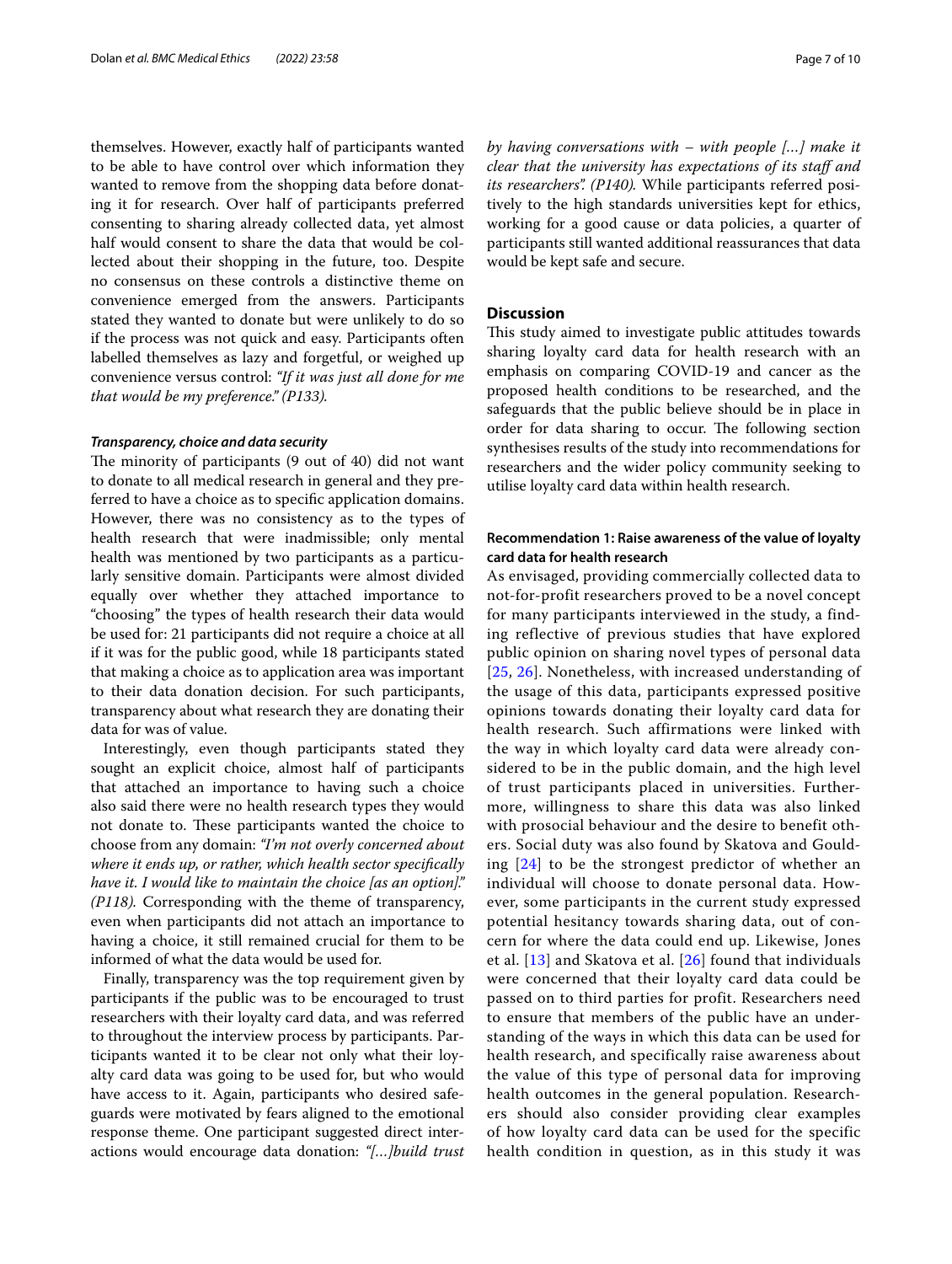found that participants could envisage more easily how loyalty card data could be used to research a health condition such as bowel cancer than for COVID-19.

## **Recommendation 2: Provide choices for granularity of data sharing**

Interviews revealed participants were apprehensive or unwilling to share specifc categories within the data. Most commonly, these fears were associated with location data and the way in which this data could be used for tracking and surveillance of their whereabouts. Skatova et al.  $[26]$  $[26]$  also found that participants from their study shared concerns about this data being used for 'live' tracking if their data revealed they shopped at the same time and place each week. Interestingly, in the current study, participants in the COVID-19 condition frequently raised concerns about data being used to track their movements but were also more likely to share their location data for COVID-19 research in comparison to participants in the cancer research condition. This can be linked with an increased understanding of the importance of location data for COVID-19 research, whereas for cancer research, this link was less obvious. This again raises the importance of providing information on the uses of the categories found within the loyalty card data. In addition, participants may require the choice to opt-out of sharing certain categories if their fears cannot be allayed. The option could also be given to share sensitive categories of data via a more acceptable method such as a demographic survey, which could not infer patterns of movement.

## **Recommendation 3: Ensure transparency of data security safeguards**

Transparency was most likely to be mentioned as the way in which universities can encourage the public to share their loyalty card data for research, and anonymisation was one of the main areas of concern amongst participants. These findings are consistent with previous research into required safeguards for sharing health data [[25\]](#page-9-10). Universities should therefore ensure that participants are informed about who has access to their data and more generally, that ethical practices and data security policies, in particular data anonymisation or de-identifcation processes, are accessible. Participants should also be informed of any risks involved in sharing their data so that fears can be allayed. Initiatives such as *Understanding Patient Data* [\[31](#page-9-17)] can be used as a reference point. The purpose for which data is being obtained, for the sole use of not-for-proft health research, should also be stressed.

## **Recommendation 4: Enable convenient data sharing**

Participants were provided with several options in regard to how they would choose to share data. Participants were mostly divided in regard to who should share the data (e.g., retailers vs themselves), who should remove any data they do not want shared, and whether data sharing would take place retrospectively or prospectively. Most participants said they would be happy to donate their data for any form of health research, but half still said they would wish to choose which type of health research their data are used for, which is refective of previous research [[22,](#page-9-12) [26\]](#page-9-11). Regardless of preference, participants expressed that convenience was paramount and data sharing should be quick and easy. However, researchers should ensure that convenient data sharing does not jeopardise data security or diminish participant autonomy [[32](#page-9-18)]. One solution, conceived in biomedical research as a way to make consent mechanisms more fexible, is Dynamic Consent [\[33\]](#page-9-19). Dynamic Consent uses an electronic portal and allows the researcher to communicate ongoing updates about the study and provides the participant with the option to tailor their consent choices, instead of providing a blanket yes or no consent. Dynamic Consent could be utilised by researchers accessing shopping data in order to facilitate and optimise long-term data sharing.

## **Strengths and limitations**

This qualitative study has provided an insight into the public's views on the concept of donating loyalty card data for academic health research. As this was a novel topic for most participants, conducting semistructured interviews enabled the researchers to introduce the concept of using loyalty card data for health research and address any confusion or unfounded fears. However, recruiting participants via Prolifc may have led to sample bias, in particular WEIRD bias (whereby Prolifc participants are biased towards Western, Educated, Industrialised, Rich and Democratic Individuals) and rapid responder bias (with responses to participate coming from individuals who are online when the study is launched) [\[34](#page-9-20)]. Participants recruited from Prolifc, a crowd-sourced research panel, may be more open to data donation than the general public; further, decisions made about donating data by participants were hypothetical in this study. Telephone interviews allowed for convenient interviewing, although may have meant non-verbal cues were lost, and rapport between interviewer and participant was compromised. Comparing responses according to COVID-19 and cancer research also allowed for an analysis of how public acceptability of donating loyalty card data varied according to the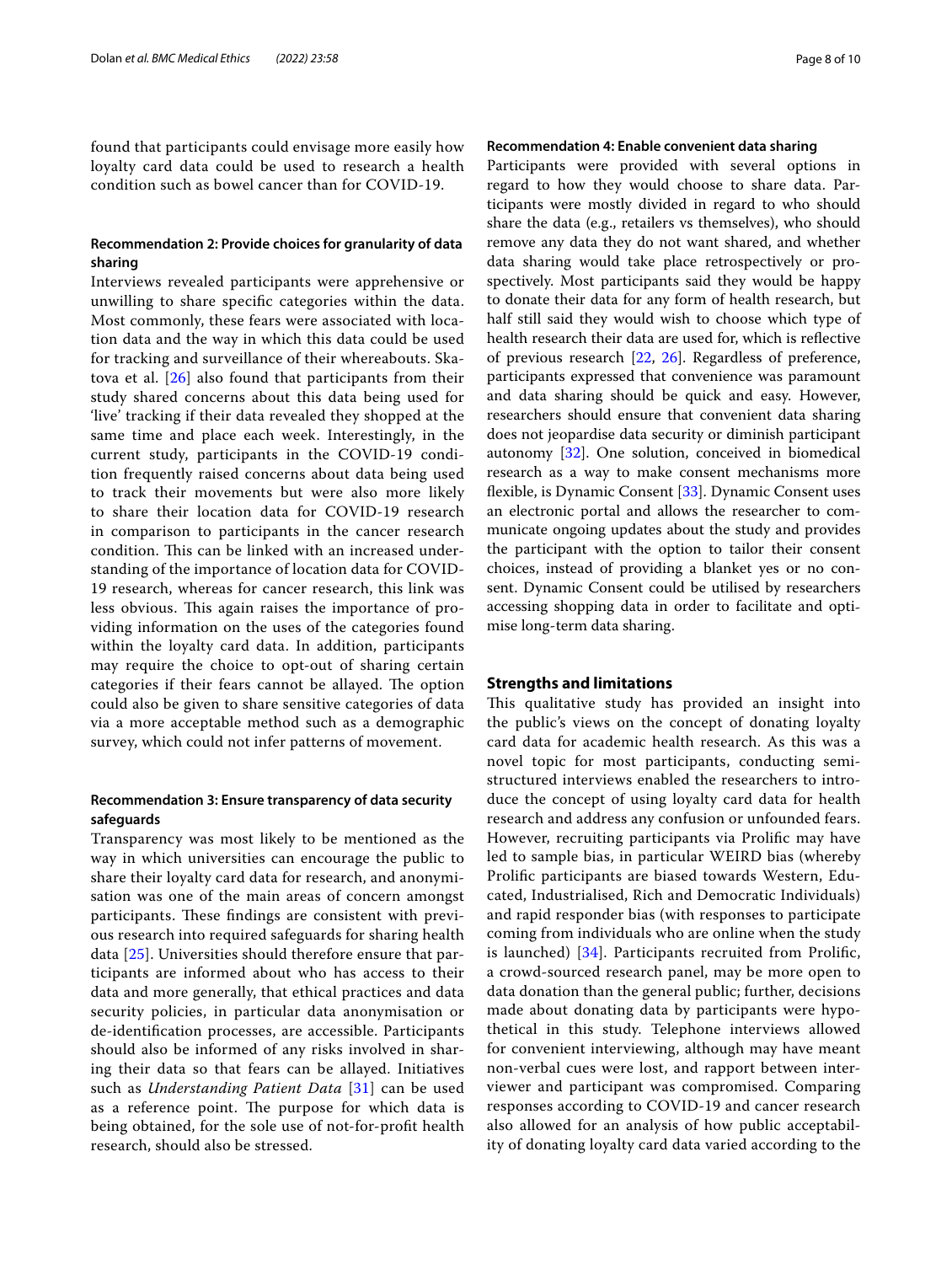type of health condition to be researched. However, participants were randomly allocated into either group and were not asked to consider how their responses would difer according to each health condition, privacy needs might signifcantly change if the participant had or was at high risk of the disease, and it is unknown whether responses for alternative types of infectious and chronic disease would difer.

The concept of linking health status with loyalty card data was touched upon during the interviews, with most participants expressing willingness to share both forms of data simultaneously for studies using data linkage. Further research exploring the public's understanding and concerns in regard to sharing these two forms of data for linkage is required. Studies which retrospectively explore participants' experiences with sharing loyalty card data for research may also add new insights into participants' views on the process once they have had an opportunity to view their data.

## **Conclusions**

This study has contributed a set of recommendations, for those researchers seeking to obtain loyalty card data for health research. Whilst participants were largely in favour of donating loyalty card data for academic health research, correct information about the purpose of loyalty card data for research, choice as to what data to share and how it is shared, and appropriate safeguards are all prerequisites for this decision to be reached. Further research into the concept of linking health status with loyalty card data is required. Future research should address the details of data needed in information systems which can link loyalty card data to medical data, and the level of data de-identifcation at diferent stages of this process. Studies which retrospectively explore participants' experiences with sharing loyalty card data for research may also add new insights.

#### **Abbreviation**

ALSPAC: Avon Longitudinal Study of Parents and Children.

## **Supplementary Information**

The online version contains supplementary material available at [https://doi.](https://doi.org/10.1186/s12910-022-00795-8) [org/10.1186/s12910-022-00795-8](https://doi.org/10.1186/s12910-022-00795-8).

<span id="page-8-8"></span>**Additional fle 1: Appendix S1.** Interview Guide.

**Additional fle 2: Appendix S2. Table S1.** Participant characteristics.

**Additional fle 3: Appendix S3. Table S2.** The frequency of participant response types.

# **Acknowledgements**

Not applicable.

#### **Author contributions**

AS, KS, ED and JG designed the study. ED and KS conducted the interviews. ED and KS analysed the data. AS, ED and KS wrote the manuscript. All authors read and approved the fnal manuscript.

#### **Funding**

Elizabeth Dolan is supported by the Horizon Centre for Doctoral Training at the University of Nottingham UKRI grant EP/S023305/1. Kate Shiells was supported by EPSRC grant EP/N510129/1. Anya Skatova was supported by EPSRC grant EP/N510129/1 and UKRI MR/T043520/1. James Goulding is supported by EPSRC grant EP/V053922/1 (CIVIC).

#### **Availability of data and materials**

The datasets generated and/or analysed during the current study are not publicly available due to consent not being obtained from participants for this purpose, but are available from the corresponding author on reasonable request. The interview guide can be found in Additional fle [1:](#page-8-8) Appendix S1.

#### **Declarations**

#### **Ethics approval and consent to participate**

All methods were carried out in accordance with relevant guidelines and regulations stated in the Helsinki declaration. Local ethical approval was obtained from the School of Psychological Sciences Research Ethics Committee (SREC) at the University of Bristol (ethical approval code: 270220100565). Informed consent was obtained from all participants.

#### **Consent for publication**

Not applicable.

#### **Competing interests**

The authors declare that they have no competing interests.

#### **Author details**

<sup>1</sup>N/LAB, Nottingham University Business School, University of Nottingham, Si Yuan Building, Jubilee Campus, Nottingham NG8 1BB, UK.<sup>2</sup> Medical Research Council (MRC) Integrative Epidemiology Unit, University of Bristol, Bristol, UK. 3 <sup>3</sup> Department of Population Health Sciences, Bristol Medical School, University of Bristol, Bristol, UK. <sup>4</sup> Alan Turing Institute, London, UK.

Received: 22 November 2021 Accepted: 4 May 2022 Published online: 07 June 2022

#### **References**

- <span id="page-8-0"></span>1. Ada Lovelace Institute. The data will see you now: datafcation and the boundaries of health. Ada Lovelace Institute; 2020 October. Contract No.: ISBN: 978-1-8382567-0-8.
- <span id="page-8-1"></span>2. Centre for Data Ethics and Innovation. Unlocking the value of data: exploring the role of data intermediaries. Centre for Data Ethics and Innovation; 2021 July.
- <span id="page-8-2"></span>Byrom J. The role of loyalty card data within local marketing initiatives. Int J Retail Distrib Manag. 2001;29(7):333–42.
- <span id="page-8-3"></span>4. Nevalainen J, Erkkola M, Saarijärvi H, Näppilä T, Fogelholm M. Large-scale loyalty card data in health research. Digit Health. 2018;4:2055207618816898.
- <span id="page-8-4"></span>5. Davies A, Green MA, Singleton AD. Using machine learning to investigate self-medication purchasing in England via high street retailer loyalty card data. PLoS ONE. 2018;13(11):e0207523-e.
- <span id="page-8-10"></span><span id="page-8-9"></span><span id="page-8-5"></span>6. Dzogang F, Goulding J, Lightman S, Cristianini N. Seasonal variation in collective mood via twitter content and medical purchases. International Symposium on Intelligent Data Analysis, 2017, October;63-74. Springer, Cham
- <span id="page-8-6"></span>7. Aiello LM, Schifanella R, Quercia D, Del Prete L. Large-scale and highresolution analysis of food purchases and health outcomes. EPJ Data Sci. 2019;8(1):1–22.
- <span id="page-8-7"></span>8. Jenneson V, Clarke GP, Greenwood DC, Shute B, Tempest B, Rains T, Morris MA. Exploring the geographic variation in fruit and vegetable purchasing behaviour using supermarket transaction data. Nutrients. 2021;14(1):177.